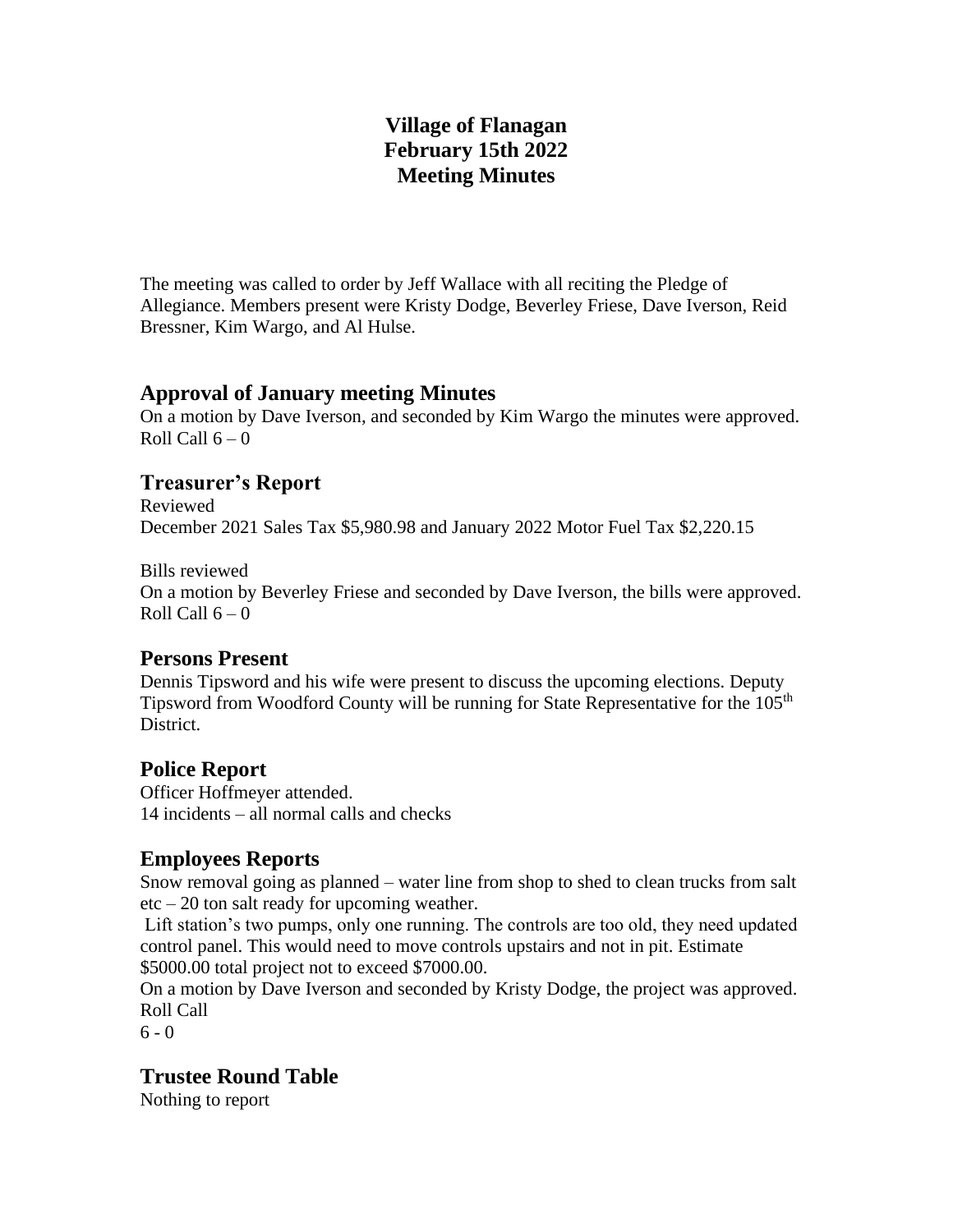## **President's Comments**

Police Contract needs addressed for the future.  $20 - 30$  hours a week someone is in town.

### **Streets and Ally Committee**

Nothing to report

#### **Personnel Committee**

New hire for the Village Ty King was present and greeted all. Stated he was enjoying his new position.

## **Zoning/Building/Ordinance Committee**

Nothing to report

# **F.I.T. Team**

Nothing to report

## **Connect Flanagan Project**

Marty was present and stated some setbacks with money for the project. Project will be a late start, sometime this year.

# **Open Business**

No business

#### **New Business**

1.) MFT Project Discussion Tar/chip and spray patching needs a lot of work Legion Lake walk path Tina Dr./Good Sam Putting together ideas and getting bids to move forward

2.) New Covid Grant The Village will be checking into new things for possible downtown – lights, speakers etc. – Future discussion

3.) Community Sale Canceled for the year.

4.) Spring Clean-Up Days The board will discuss dates at the next meeting.

5.) Video Gaming License 11 machines discussed yearly fees – discussing at a later meeting